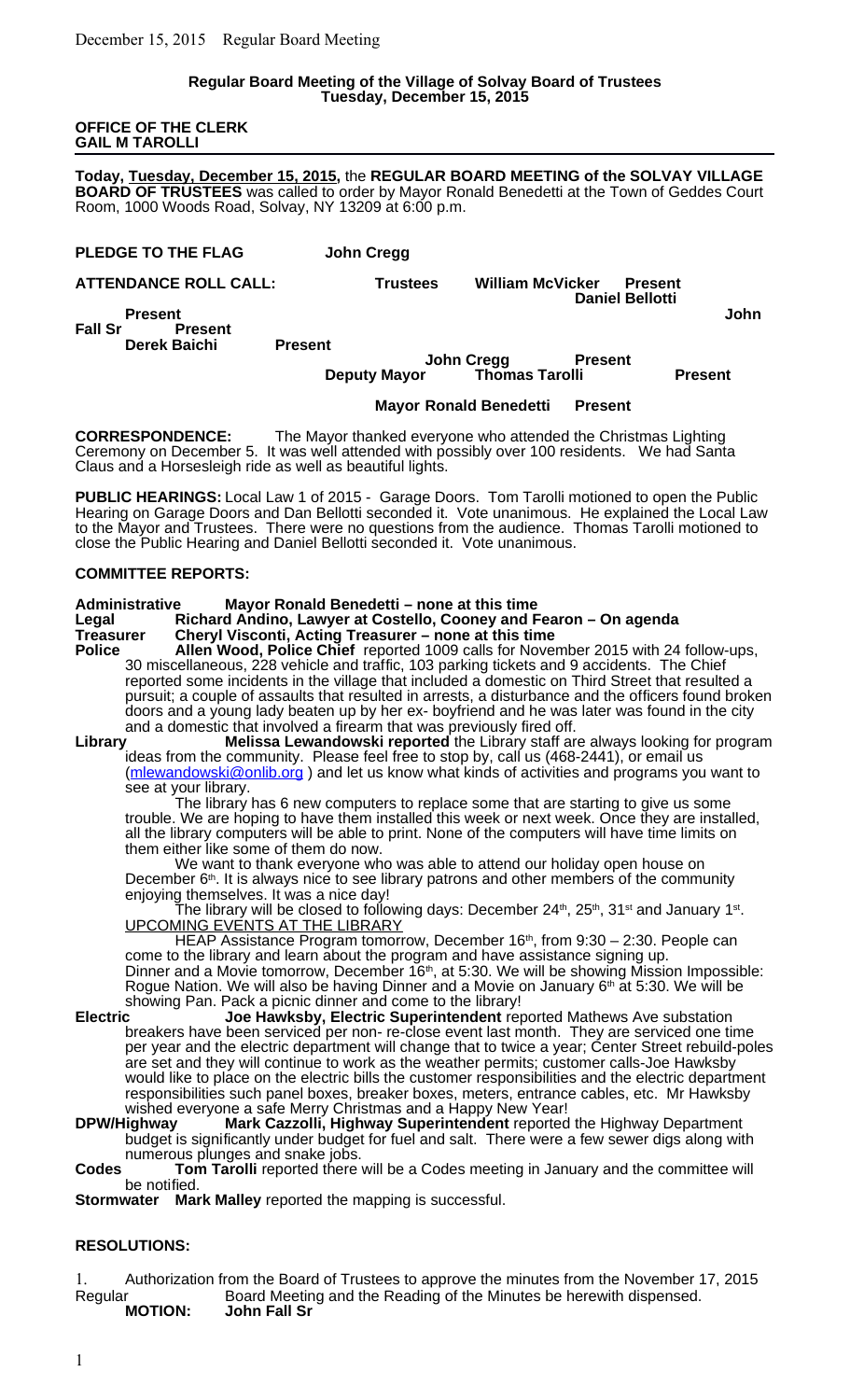| <b>SECOND:</b> | <b>Derek Baichi</b> |               |                       |
|----------------|---------------------|---------------|-----------------------|
| AYES:          |                     | <b>NAYES:</b> | <b>MOTION CARRIED</b> |

2. Authorization from the Board of Trustees to pay C&S Engineers \$10,175.00 for services rendered from

11/1/15 through 11/30/15. (Invoices: 0155930, 0155931, 0155932, 0155933, 0155935, 0155936, 0155937, 0155938, 0155939, 0155944, 0156039-11/1/15 through 12/11/15)

| <b>AYES:</b>   | SECOND: John Fall Sr                                                | <b>NAYES:</b> |  | <b>MOTION CARRIED</b>                                                                 |
|----------------|---------------------------------------------------------------------|---------------|--|---------------------------------------------------------------------------------------|
| <b>MOTION:</b> | <b>Daniel Bellotti</b>                                              |               |  |                                                                                       |
|                | The cost to the Village of Solvay is: \$2495.00.                    |               |  |                                                                                       |
|                |                                                                     |               |  | Invoice No. 0155939 - Project No. 114.217.001 - USDARD Funding Application            |
| Grant          |                                                                     |               |  |                                                                                       |
|                |                                                                     |               |  | Invoice No. 0155937 – Project No. 114.215.001 – Onondaga County Community Development |
|                |                                                                     |               |  | Invoice No. 0155936 - Project No. 114.214.001 - Senator DeFrancisco Grant             |
|                | Invoice No. 0155935 - Project No. 114.213.001 - I/I Reduction Grant |               |  |                                                                                       |
|                | Invoice No. 0155944 - Project No. 114.210.002 - DASNY Grant         |               |  |                                                                                       |
|                |                                                                     |               |  | Invoice No. 0155933 - Project No. 114.209.001 - Onondaga County "Save The Rain" Grant |
|                |                                                                     |               |  | Invoice No. 0156039 - Project No. 114.203.001 - Caroline Ave. Green Wall Grant        |
|                |                                                                     |               |  | Invoice No. 0155931 – Project No. 114.200.012 – Urban Waters Small Grants             |
|                |                                                                     |               |  |                                                                                       |

3. Authorization from the Board of Trustees to pay Costello, Cooney & Fearon, PLLC \$8997.46 for services

rendered for the month of November 2015. (\$770.25 for Solvay Electric; \$78.75 for Northland Communications to be reimbursed by Northland; \$170.00 Solvay Electric Labor; \$175.00 Intellifiber Networks to be reimbursed by Intellifiber; \$7803.46 General retainer) **MOTION: Derek Baichi SECOND: Daniel Bellotti AYES: 7 NAYES: 0 MOTION CARRIED**

4. Authorization from the Board of Trustees to rescind the Bonding Authority of \$210,000 for the Highway

Snowplow from the resolution passed on April 28, 2015.<br>MOTION: William McVicker **MOTION: William McVicker SECOND: John Cregg**

**AYES: 7 NAYES: 0 MOTION CARRIED**

**5.** Authorization from the Board of Trustees to Terminate Participation in New York State Health Insurance Plan (NYSHIP) (To repeal participation in the NYSHIP Empire plan effective December 31, 2015

**WHEREAS** the Village of Solvay currently participates in the NYSHIP Empire Plan and **offers** health insurance coverage to its employees through this entity, and

**WHEREAS** effective January 1, 2016, the Village of Solvay is offering health insurance options of Excellus BCBS and MVP Health Plan to its eligible employees, and

**WHEREAS** effective January 1, 2016, the Village of Solvay is being moved, by implementation of New York State law, into the Community Rated Health Insurance Market, therefore be it,

**RESOLVED** that it is hereby decided by the Village of Solvay that NYSHIP participation is terminated effective mid-night December 31, 2015.

| <b>MOTION:</b> | <b>Daniel Bellotti</b> |   |                       |
|----------------|------------------------|---|-----------------------|
| <b>SECOND:</b> | John Fall Sr           |   |                       |
| AYES:          | <b>NAYES:</b>          | 0 | <b>MOTION CARRIED</b> |

6. Authorization from the Board of Trustees to approve the 2016 Hauler Agreement with OCRRA and

|                |                       |               | authorizing the Mayor to sign said agreement on behalf of the Village. |                       |
|----------------|-----------------------|---------------|------------------------------------------------------------------------|-----------------------|
| <b>MOTION:</b> | <b>Derek Baichi</b>   |               |                                                                        |                       |
| <b>SECOND:</b> | <b>Thomas Tarolli</b> |               |                                                                        |                       |
| AYES:          |                       | <b>NAYES:</b> | n                                                                      | <b>MOTION CARRIED</b> |

7. Making the following determinations with respect to the Village's application for USDA-RD funding with

respect to a proposed drainage and sanitary sewer project involving West Genesee Street (NYS Rte5), Montrose Avenue and Charles Avenue in the Village of Solvay, and authorizing the project , if funded.

USDA-RD, NYSDEC, NYSDOT, and NYSPRHP (SHPO) are involved agencies.

- $\le$  The Village will proceed with SEQR review on an uncoordinated basis, as allowed by the New York DEC regulations (6 NYCRR Section 617).
- The Village Board will act as lead agency in this matter.
- $\equiv$  The Village Board declares this to be an "unlisted action".
- $\leq$  Based upon a description of the project and the EAF prepared by the Village Engineer in this matter, the Village renders a Negative Declaration for purposes of SEQR.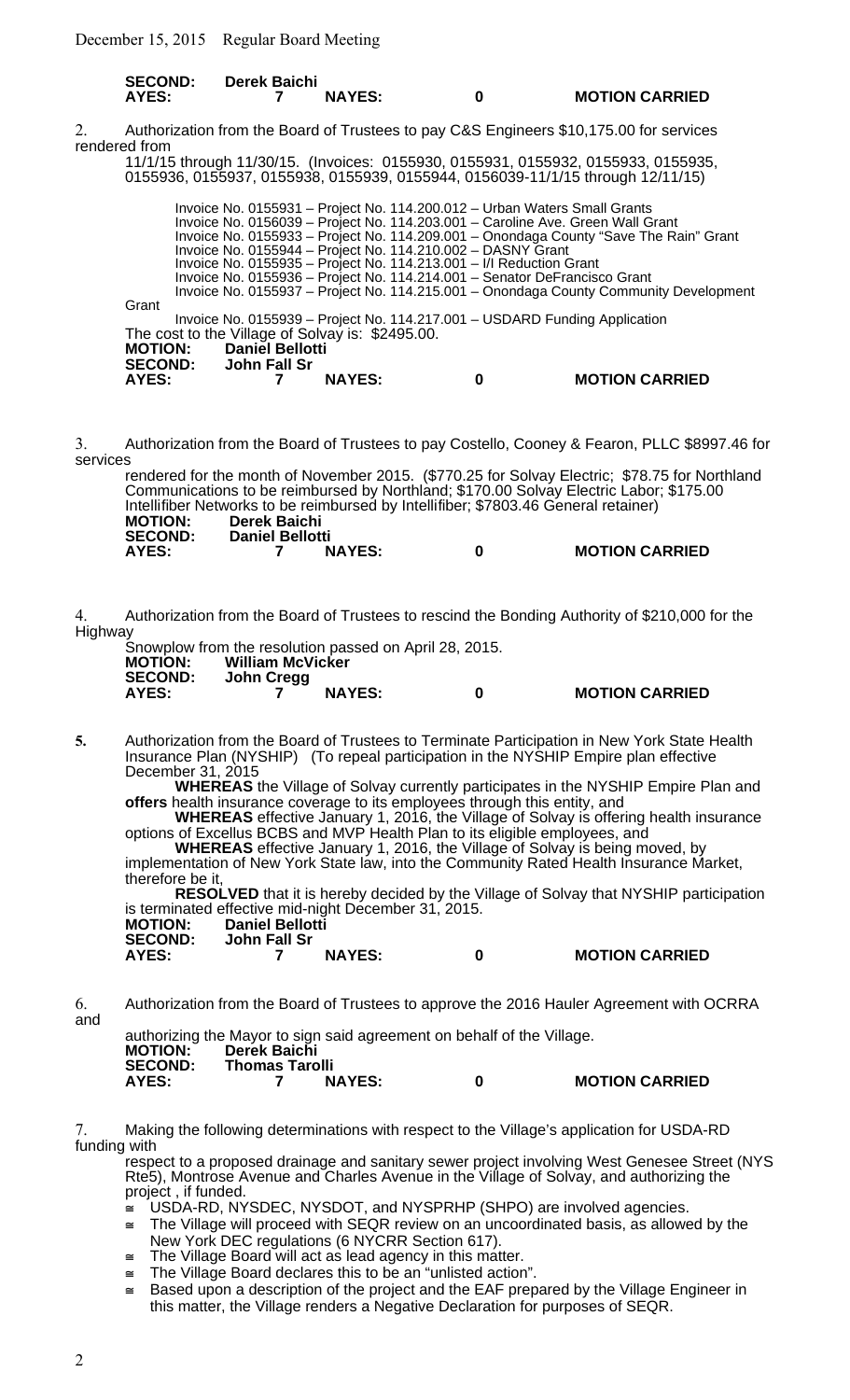December 15, 2015 Regular Board Meeting

 $\equiv$  The reasons supporting this negative declaration include the following:

1. If the project proceeds, the Village will be diminishing the amount of inflow and infiltration of drainage into the sanitary sewer system.

2. If the project proceeds, long-standing drainage and flooding issues of both roads and private properties in the project area will be mitigated.

3. There are limited alternative treatments for the drainage and flooding problems in this area as the flooding is contributed to from the Northwest (Westvale Plaza Shopping Center), the West (NYS Rte. 5), the South (from up gradient areas of the Town of Geddes and from the East by up gradient areas of the City of Syracuse. The project area sits in a hole, with limited discharge capabilities.

4. Although there is likely to be some traffic impediment during construction, this will be both limited and of limited duration.

5. The Village does not have the financial ability to fund this project.

| <b>MOTION:</b><br><b>SECOND:</b> | John Cregg<br>John Fall Sr |               | the community of the contract of the contract contract of the contract of the property of the contract of the |
|----------------------------------|----------------------------|---------------|---------------------------------------------------------------------------------------------------------------|
| AYES:                            |                            | <b>NAYES:</b> | <b>MOTION CARRIED</b>                                                                                         |

8. Authorization from the Board of Trustees to hire Joshua Akkoul as a laborer effective date of December

|                | 21, 2015 per contract rate. |               |   |                       |
|----------------|-----------------------------|---------------|---|-----------------------|
| <b>MOTION:</b> | John Cregg                  |               |   |                       |
| <b>SECOND:</b> | Derek Baichi                |               |   |                       |
| AYES:          |                             | <b>NAYES:</b> | n | <b>MOTION CARRIED</b> |

9. Having introduced proposed Local Law No. A-2015, which amends Chapter 165 of the Code of the

Village of Solvay to add a new Section 38.1, titled "Garage Doors," which regulates the maintenance, repair and replacement of private garage doors, at the Village Board's November 17, 2015 meeting and having determined that the enactment of proposed Local Law No. A-2015 to be an Unlisted Action which will have no adverse environmental impact, in accordance with 6NYCRR Part 617.5;

The Village Board hereby enacts Proposed Local Law No. A of 2015 as Local Law No. 1 of 2015, in accordance with the full resolution which has been circulated to the board.

| <b>Thomas Tarolli</b>               |            |
|-------------------------------------|------------|
|                                     |            |
| <b>Voted</b>                        | Yes        |
| <b>Voted</b>                        | <b>Yes</b> |
| <b>Voted</b>                        | <b>Yes</b> |
| <b>Voted</b>                        | <b>Yes</b> |
| <b>Voted</b>                        | Yes        |
| <b>Voted</b><br><b>Deputy Mayor</b> | <b>Yes</b> |
| <b>Voted</b>                        | <b>Yes</b> |
|                                     |            |

The foregoing resolution was thereupon declared duly adopted.<br> **DATED:** December 15, 2015 **December 15, 2015** 

# **PETITIONS: None at this time**

\*\*\*\*\*\*\*\*\*\*\*\*\*\*\*\*\*\*\*\*\*\*\*\*\*\*\*\*\*\*\*\*\*\*\*\*\*\*\*\*\*\*\*\*\*\*\*\*\*\*\*\*\*\*\*\*\*\*\*\*\*\*\*\*\*\*\*\*\*\*\*\*\*\*\*\*\*\*\*\*\*\*\*\*\*\*\*\*\*

Resolved that this Board of Trustees move into Executive Session to discuss a contract and/or personnel matter at 6:45 p.m.

| <b>MOTION:</b> | <b>Derek Baichi</b>    |  |
|----------------|------------------------|--|
| <b>SECOND:</b> | <b>Daniel Bellotti</b> |  |
| AYES:          | <b>NAYES:</b><br>7     |  |

**AYES: 7 NAYES: 0 MOTION CARRIED**

Resolved that the Executive Session be closed and that this Board return to the regular meeting at 7:23 p.m.

| <b>MOTION:</b><br><b>SECOND:</b> | John Fall Sr<br><b>Thomas Tarolli</b> |   |                       |
|----------------------------------|---------------------------------------|---|-----------------------|
| <b>AYES:</b>                     | <b>NAYES:</b>                         | n | <b>MOTION CARRIED</b> |
|                                  |                                       |   |                       |